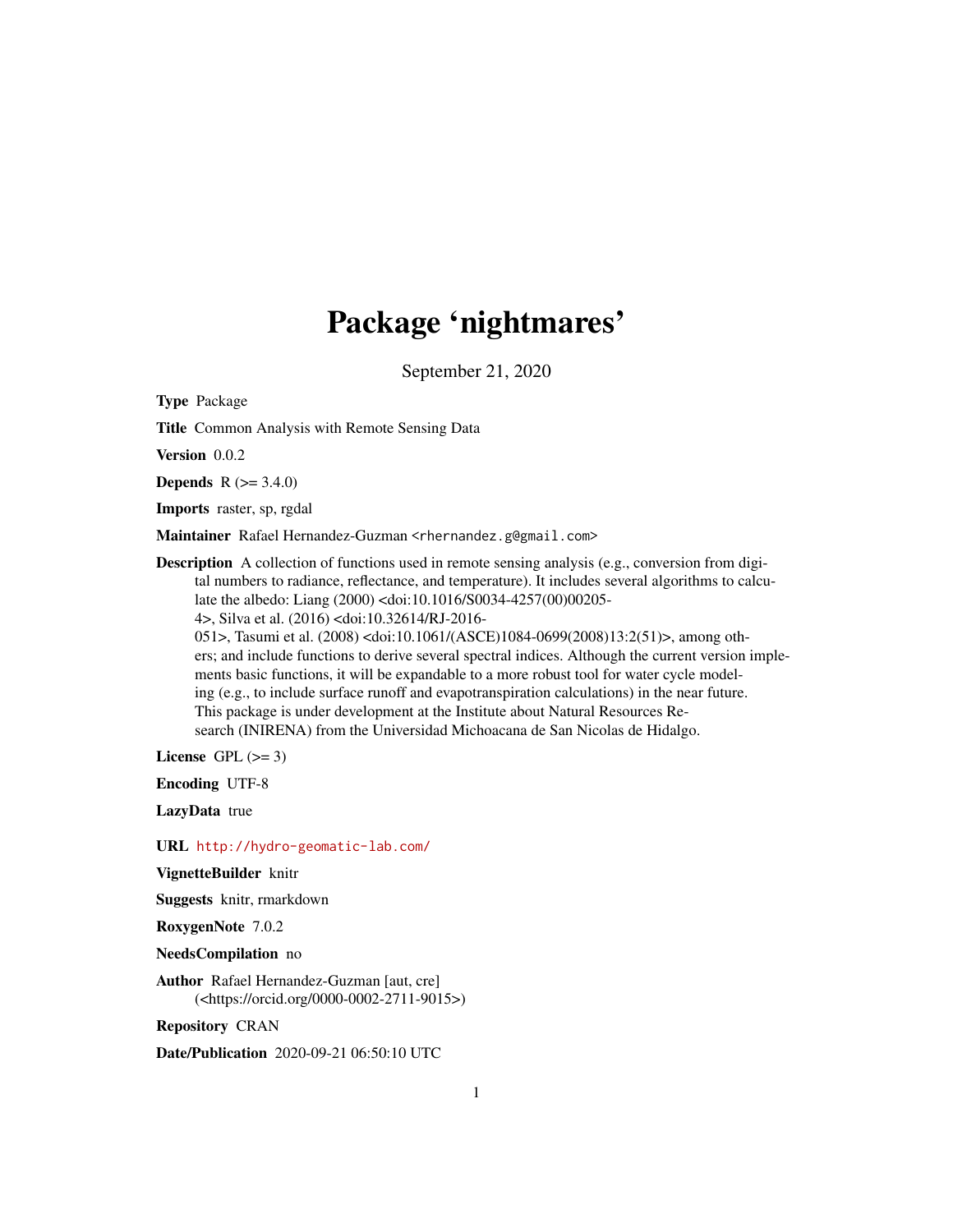# <span id="page-1-0"></span>R topics documented:

|       |             | $\overline{2}$  |
|-------|-------------|-----------------|
|       |             | 3               |
|       | AVI.        | $\overline{4}$  |
|       | <b>BSI</b>  | 5               |
|       |             | 6               |
|       |             | $\overline{7}$  |
|       | <b>EVI</b>  | 8               |
|       |             | 9               |
|       | LAT         | 9               |
|       |             | 10              |
|       |             | $\overline{11}$ |
|       |             |                 |
|       |             | -12             |
|       | <b>NDMI</b> | -13             |
|       | <b>NDVI</b> | $\overline{14}$ |
|       |             | -15             |
|       |             |                 |
|       |             |                 |
|       |             | $\overline{17}$ |
|       |             | -18             |
|       | SI.         | -19             |
|       | solrad      | 20              |
|       |             | -20             |
|       |             |                 |
| Index |             | 23              |
|       |             |                 |

alb\_oli *Albedo*

# Description

This function is used to Convert Reflectance values to Albedo.

# Usage

```
alb_oli(x, method = c(Chemin, Liang, Olmedo, Silva, Tasumi))
```
# Arguments

| X.     | A raster stack containing the reflectance values of the first seven Landsat OLI |
|--------|---------------------------------------------------------------------------------|
|        | bands.                                                                          |
| method | Specify the method to be used (Chemin, Liang, Olmedo, Silva or Tasumi)          |

# Value

A raster layer object with the Albedo values.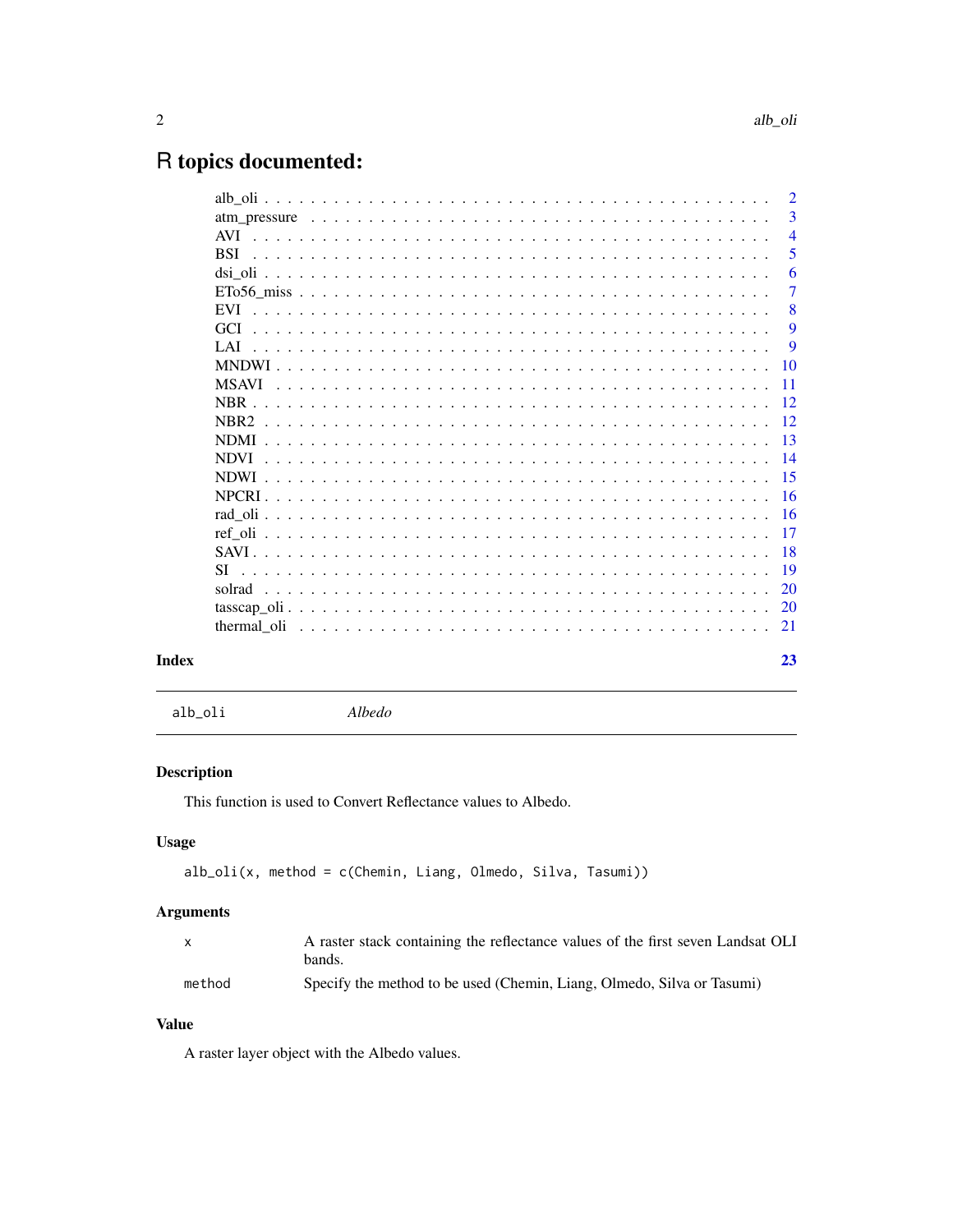#### <span id="page-2-0"></span>References

Chemin Method, please see i.albedo function (GRASS). Only for OLI images.

Liang, S. 2000. Narrowband to broadband conversions of land surface albedo I: Algorithms. Remote Sensing of Environment, 76(2), 213-238.

Olmedo et al., 2016. water: Tools and functions to estimate actual evapotranspiration Using land surface energy balance models in R. The R journal, 8(2), 352-369.

Silva et al., 2016. Procedures for calculation of the albedo with OLI-Landsat 8 images: Application to the Brazilian semi-arid. Revista Brasileira de Engenharia Agrícola e Ambiental, 20(1), 3-8.

Tasumi et al., 2008. At-Surface Reflectance and Albedo from Satellite for Operational Calculation of Land Surface Energy Balance. Journal of Hydrologic Engineering, 13, 51-63.

#### Examples

```
library(raster)
path_files <- system.file("extdata/", package="nightmares")
x <- stack(list.files(path_files,".tif", full.names=TRUE))
alb_oli(x, method="Chemin")
alb_oli(x, method="Liang")
alb_oli(x, "Tasummi")
```
atm\_pressure *Atmospheric pressure*

#### **Description**

This function is used to estimate the The atmospheric pressure, P, by using a simplification of the ideal gas law, assuming 20°C for a standard atmosphere. Please, see the equation 7 from the FAO Irrigation and drainage paper 56.

#### Usage

```
atm_pressure(z)
```
#### Arguments

z Elevation above sea level in meters.

# Value

Atmospheric pressure in kPa.

#### References

Allen et al., 1998. Crop Evapotranspiration. Guidelines for computing crop water requirements. FAO Irrigation and drainage paper 56. <http://www.fao.org/3/X0490E/x0490e00.htm>.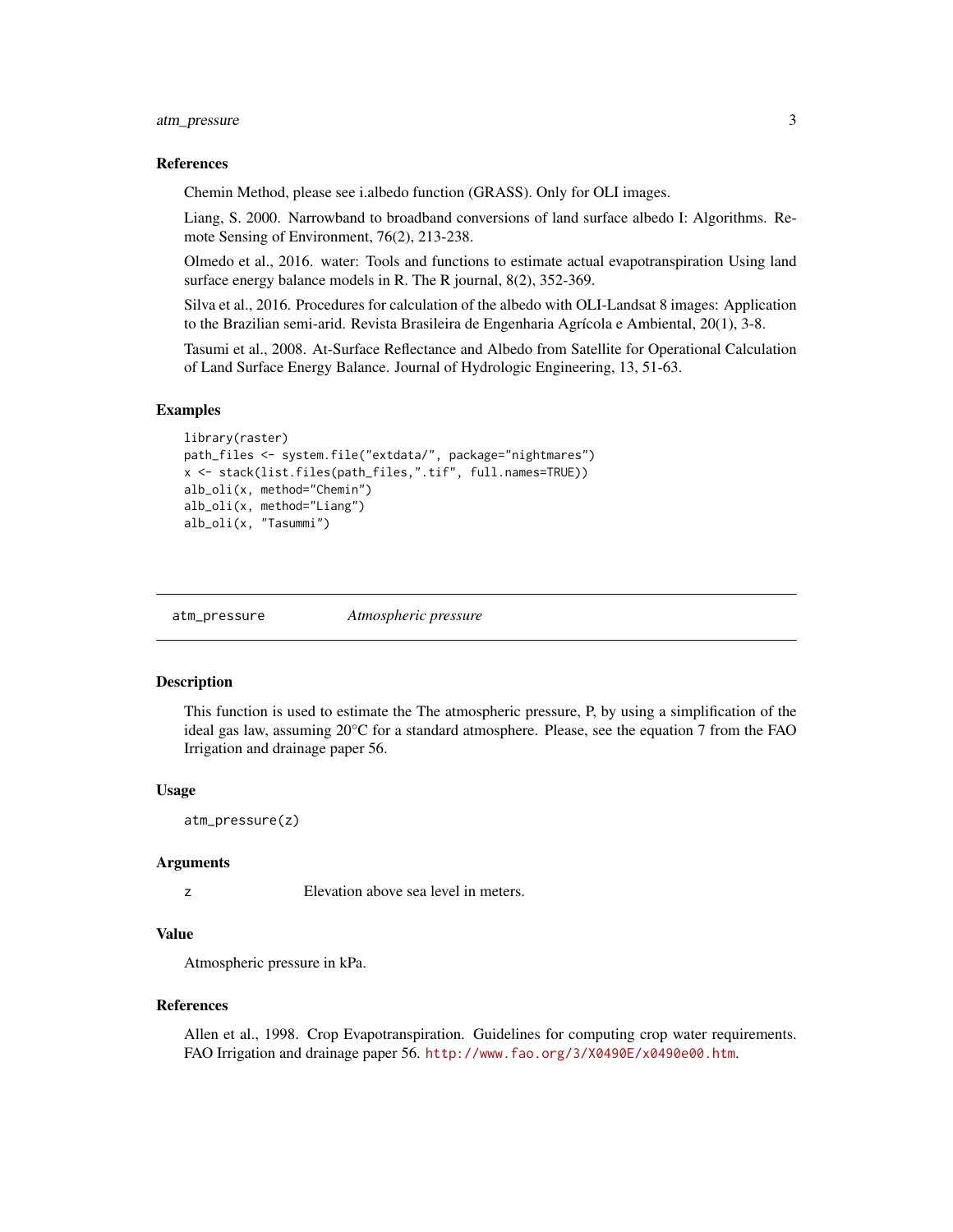#### <span id="page-3-0"></span>Examples

```
atm_pressure(z= 1120)
```
# AVI *AVI - Advanced Vegetation Index*

# Description

AVI is similar to NDVI and it is used in vegetation studies to monitor crop and forest variations over time. Through the multi-temporal combination of the AVI and the NDVI, users can discriminate different types of vegetation and extract phenology characteristics.

#### Usage

AVI(R, NIR)

#### Arguments

| R   | A raster layer object with the reflectance values for the Red band.           |
|-----|-------------------------------------------------------------------------------|
| NIR | A raster layer object with the reflectance values for the Near Infrared band. |

# Value

AVI - Advanced Vegetation Index

#### References

```
Rikimaru et al., 2002. Tropical forest cover density mapping. Tropical Ecology, 43, 39-47. https:
//www.geo.university/pages/spectral-indices-with-multispectral-satellite-data.
```

```
library(raster)
path_files <- system.file("extdata/", package="nightmares")
bands <- stack(list.files(path_files,".tif", full.names=TRUE))
x <- ref_oli(bands, sun.elev= 67.97)
AVI(x[[4]], x[[5]])
```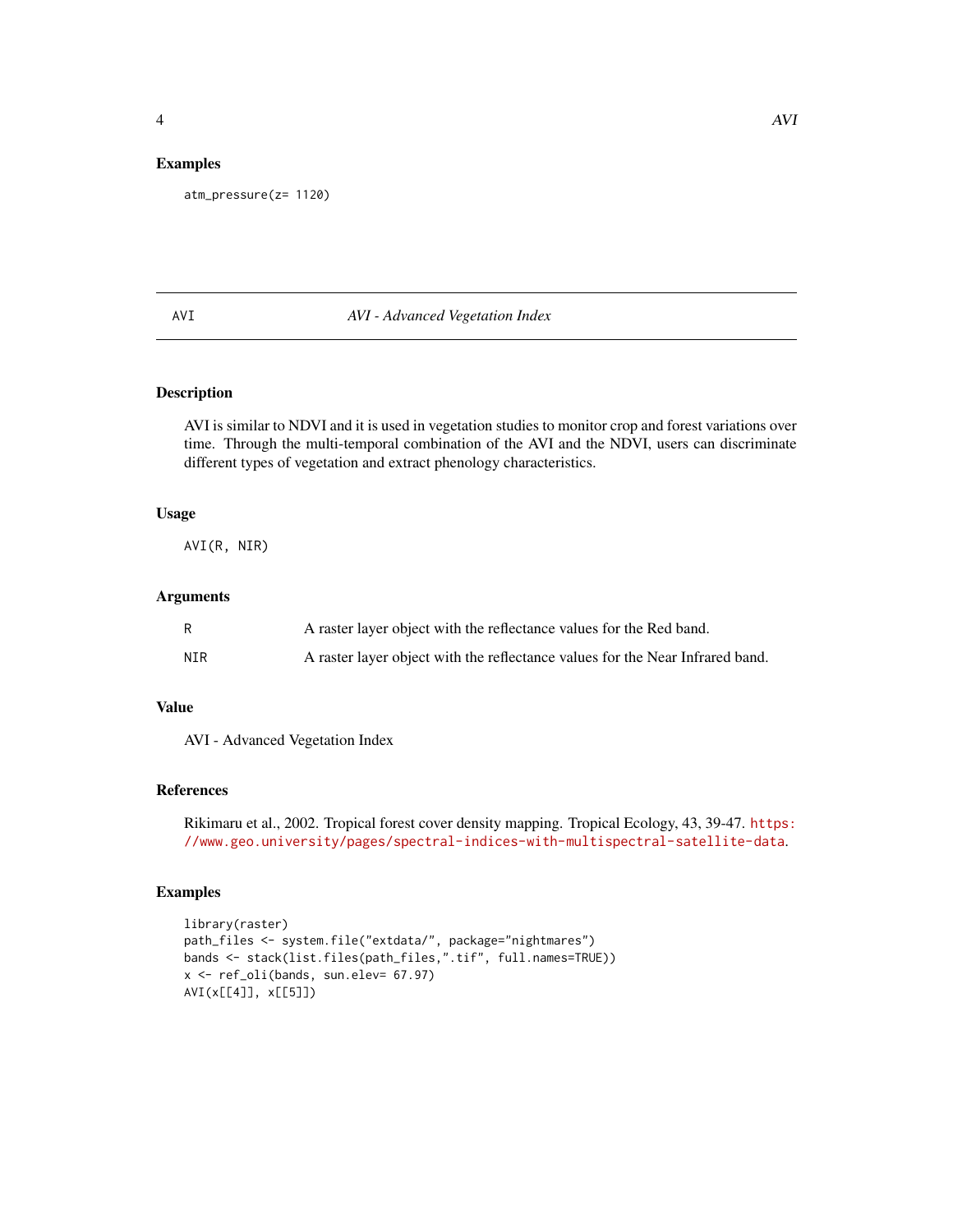BSI can be used for soil mapping and crop identification. This index relates the Blue, Red, Near Infrared and Short Wave Infrared bands.

#### Usage

BSI(B, R, NIR, SWIR1)

# Arguments

| B     | A raster layer object with the reflectance values for the Blue band.                   |
|-------|----------------------------------------------------------------------------------------|
| R     | A raster layer object with the reflectance values for the Red band.                    |
| NIR   | A raster layer object with the reflectance values for the Near Infrared band.          |
| SWIR1 | A raster layer object with the reflectance values for the Short Wave Infrared<br>band. |

# Value

BSI - Bare Soil Index.

# References

Rikimaru et al., 2002. Tropical forest cover density mapping. Tropical Ecology, 43, 39-47. [https:](https://www.geo.university/pages/spectral-indices-with-multispectral-satellite-data) [//www.geo.university/pages/spectral-indices-with-multispectral-satellite-data](https://www.geo.university/pages/spectral-indices-with-multispectral-satellite-data).

```
library(raster)
path_files <- system.file("extdata/", package="nightmares")
bands <- stack(list.files(path_files,".tif", full.names=TRUE))
x <- ref_oli(bands, sun.elev= 67.97)
BSI(x[[2]], x[[4]], x[[5]], x[[6]])
```
<span id="page-4-0"></span>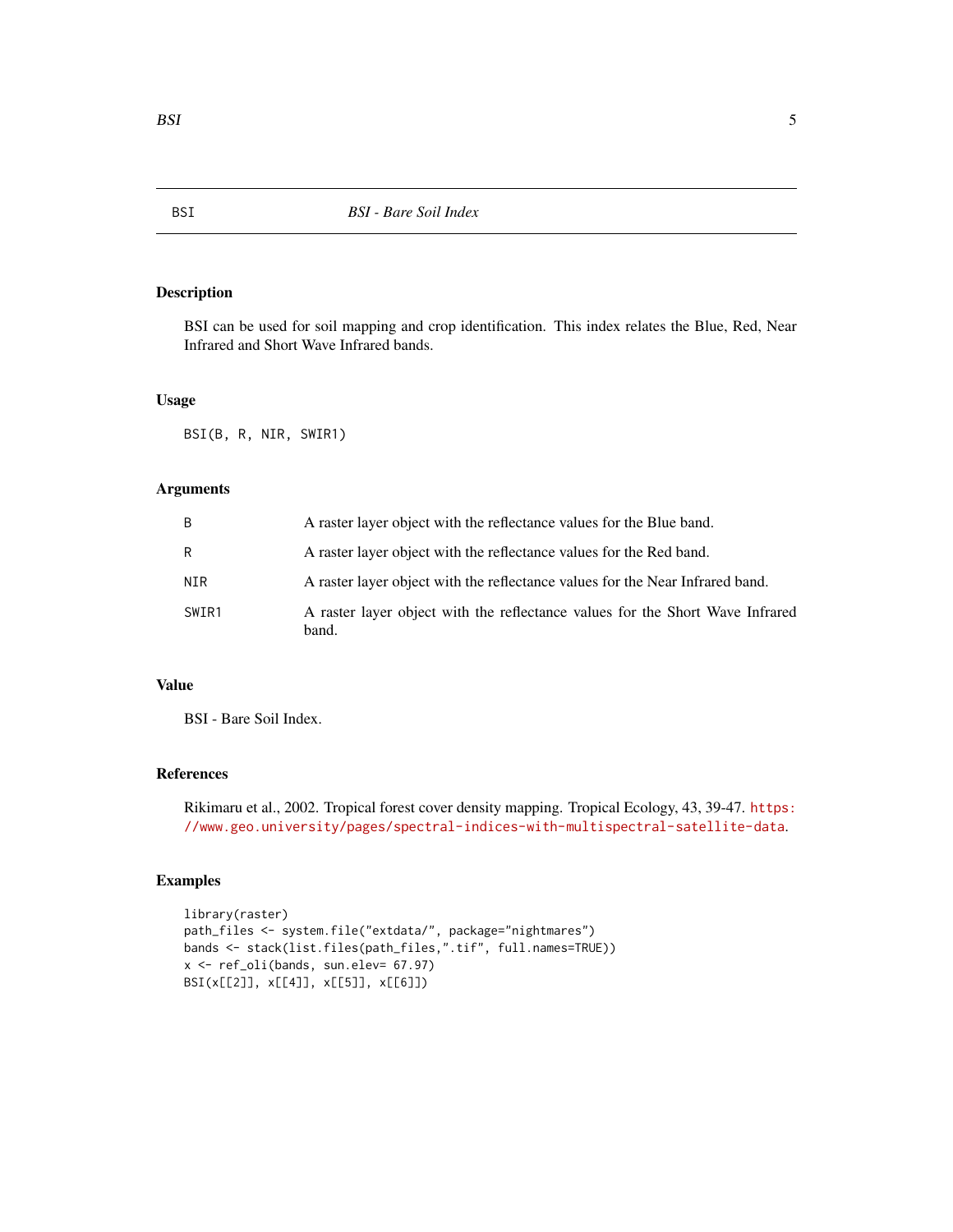<span id="page-5-0"></span>

This function requires Landsat Surface Reflectance from Landsat 8 Operational Land Imager to derive spectral indices.

# Usage

dsi\_oli(x)

#### Arguments

x A raster layer object with the Top of atmosphere planetary reflectance with at least the first seven bands.

# Value

Layer 1 - Normalized Difference Vegetation Index

Layer 2 - Enhanced Vegetation Index

Layer 3 - Soil Adjusted Vegetation Index

Layer 4 - Modified Soil Adjusted Vegetation Index

Layer 5 - Normalized Difference Moisture Index

Layer 6 - Normalized Burn Ratio

Layer 7 - Normalized Burn Ratio 2

Layer 8 - Advanced Vegetation Index

Layer 9 - Bare Soil Index

# References

```
https://www.usgs.gov/core-science-systems/nli/landsat/landsat-surface-reflectance-derived-spectral-
https://www.geo.university/pages/spectral-indices-with-multispectral-satellite-data.
```

```
library(raster)
path_files <- system.file("extdata/", package="nightmares")
bands <- stack(list.files(path_files,".tif", full.names=TRUE))
x <- ref_oli(bands, sun.elev= 67.97)
dsi_oli(x)
```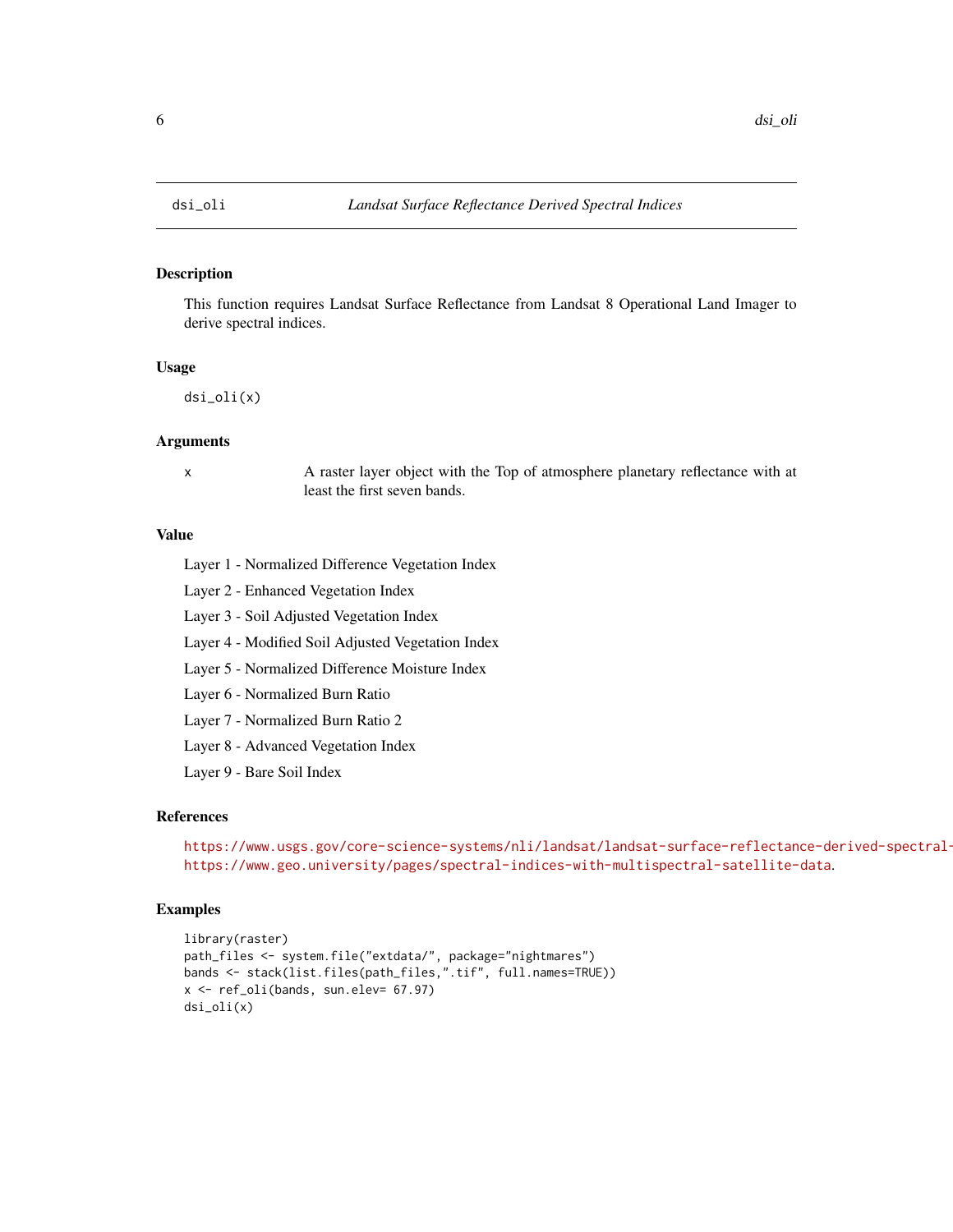<span id="page-6-0"></span>

This function is used to the estimation of monthly ETo with the FAO Penman-Montheith equation for a data set containing only maximum and minimum air temperature. Please, see the example 20 from the FAO Irrigation and drainage paper 56.

#### Usage

ETo56\_miss(lat, z, doy, tmax, tmin, tdew, u2, Rs, P)

#### Arguments

| lat            | Latitude in decimal degrees.                 |
|----------------|----------------------------------------------|
| $\overline{z}$ | Elevation above sea level in meters.         |
| doy            | Day of the year.                             |
| tmax           | Maximum air temperature in Celsius degrees.  |
| tmin           | Minimum air temperature in Celsius degrees.  |
| tdew           | Dewpoint temperature in Celsius degrees.     |
| U <sup>2</sup> | Wind speed at $2 \text{ m}$ height in m s-1. |
| <b>Rs</b>      | Solar radiation in MJ/sq.m/day.              |
| P              | Atmospheric pressure in kPa.                 |

#### Value

Reference Evapotranspiration in mm day-1

# References

Allen et al., 1998. Crop Evapotranspiration. Guidelines for computing crop water requirements. FAO Irrigation and drainage paper 56. <http://www.fao.org/3/X0490E/x0490e00.htm>.

#### Examples

ETo56\_miss(45.72, 200, 196, 26.6, 14.8, 14.8, 2, 22.29, 98.96)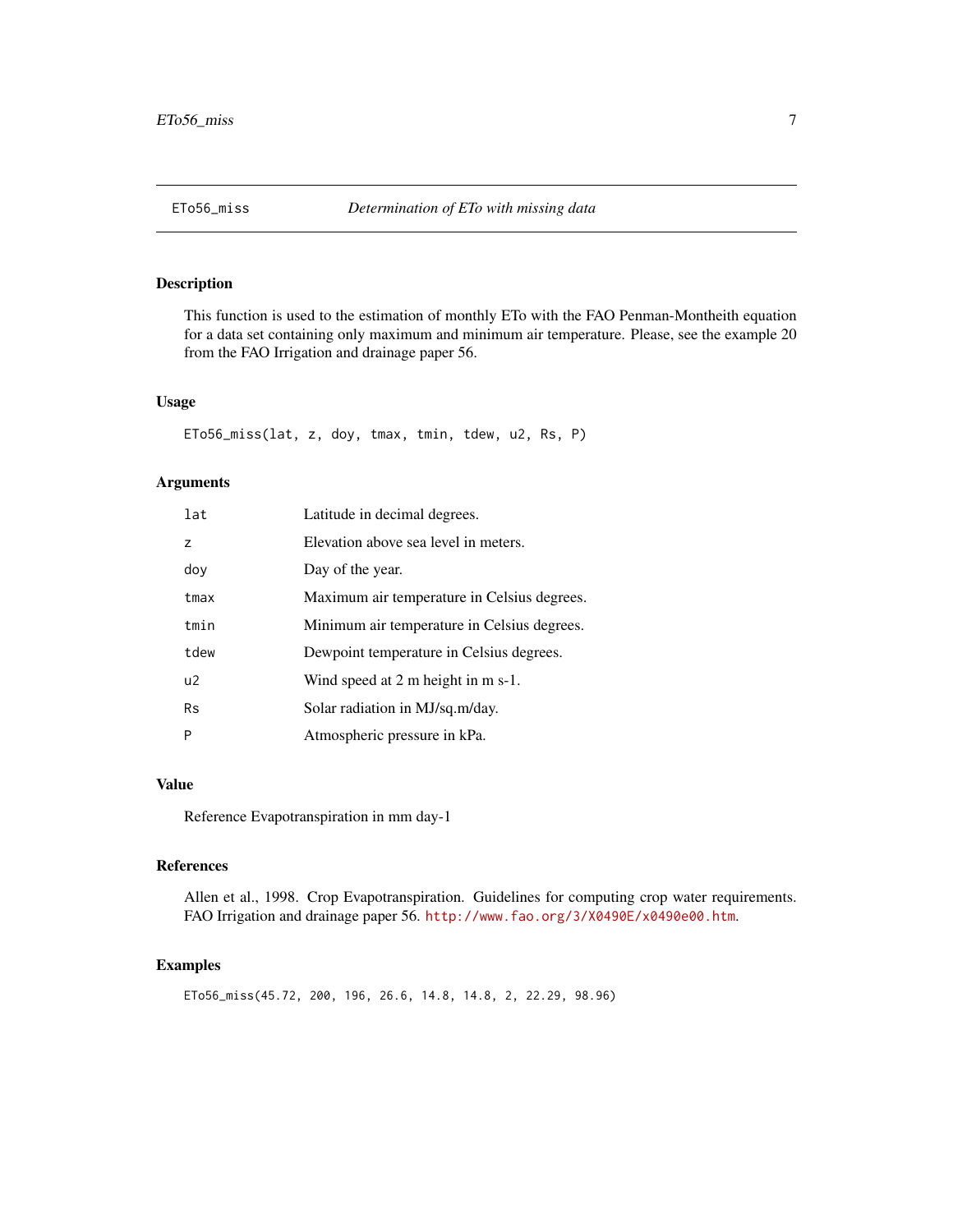<span id="page-7-0"></span>EVI is similar to the Normalized Difference Vegetation Index. However, EVI corrects for some atmospheric conditions and canopy background noise and is more sensitive in areas with dense vegetation.

# Usage

EVI(B, R, NIR)

# Arguments

| - B | A raster layer object with the reflectance values for the Blue band.          |
|-----|-------------------------------------------------------------------------------|
| - R | A raster layer object with the reflectance values for the Red band.           |
| NTR | A raster layer object with the reflectance values for the Near Infrared band. |

#### Value

EVI - Enhanced Vegetation Index.

# References

```
https://www.usgs.gov/core-science-systems/nli/landsat/landsat-surface-reflectance-derived-spectral-
https://www.geo.university/pages/spectral-indices-with-multispectral-satellite-data.
```

```
library(raster)
path_files <- system.file("extdata/", package="nightmares")
bands <- stack(list.files(path_files,".tif", full.names=TRUE))
x <- ref_oli(bands, sun.elev= 67.97)
EVI(x[[2]], x[[4]], x[[5]])
```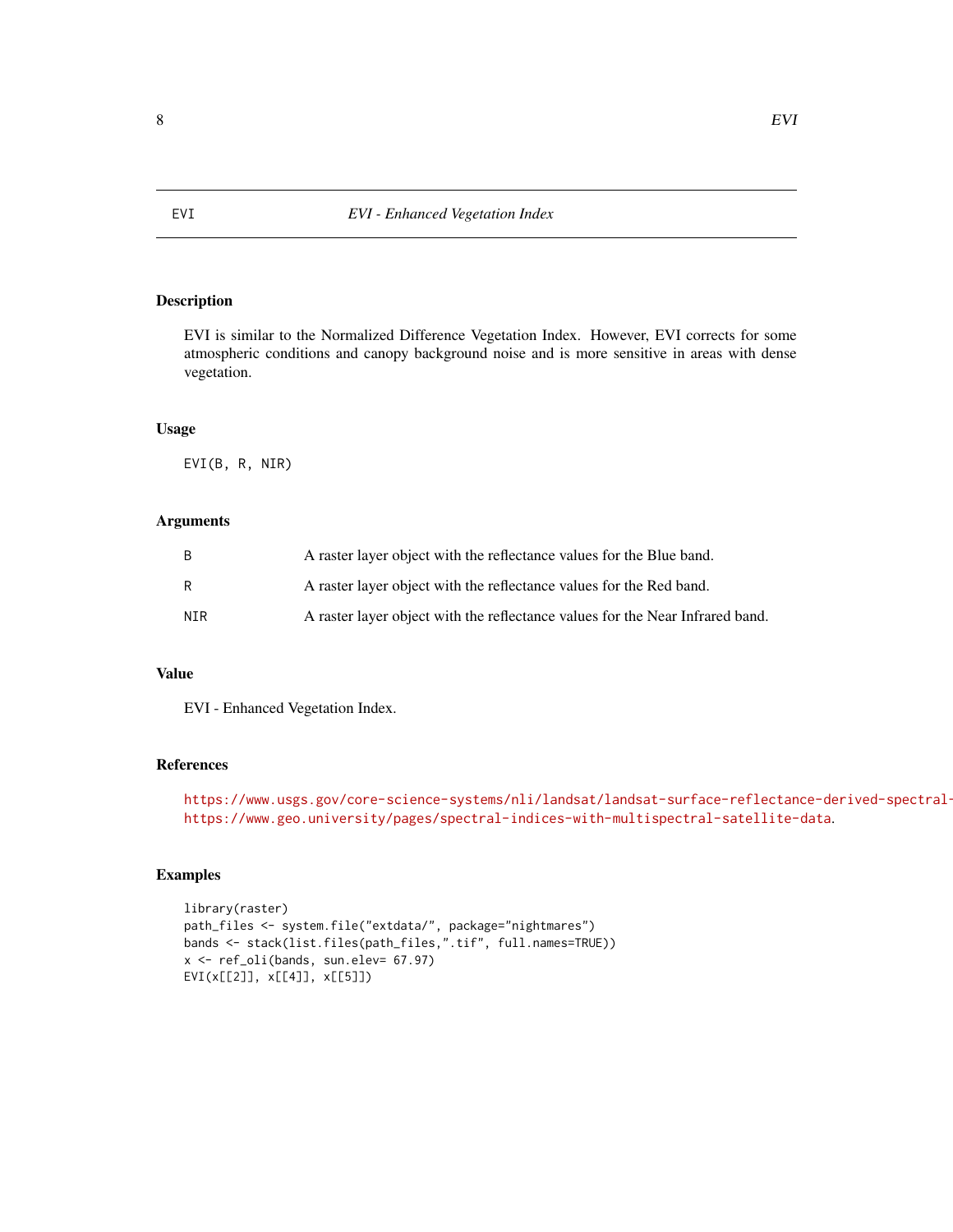<span id="page-8-0"></span>This function is used to estimate leaf chlorophyll content of plants species.

# Usage

GCI(G, NIR)

# Arguments

| $\overline{\phantom{0}}$ | A raster layer object with the reflectance values for the Green band.         |
|--------------------------|-------------------------------------------------------------------------------|
| NIR                      | A raster layer object with the reflectance values for the Near Infrared band. |

# Value

GCI - Green Chlorophyll Index.

#### References

Gitelson et al., 2003. Relationships between leaf chlorophyll content and spectral reflectance and algorithms for non-destructive chlorophyll assessment in higher plant leaves. Journal of Plant Physiology, 160, 271-282.

# Examples

```
library(raster)
path_files <- system.file("extdata/", package="nightmares")
bands <- stack(list.files(path_files,".tif", full.names=TRUE))
x <- ref_oli(bands, sun.elev= 67.97)
GCI(x[[3]], x[[5]])
```
LAI *LAI - Leaf Area Index*

# Description

This function calculate the Leaf Area Index (LAI) based on Boegh et al., 2002. High LAI values typically range from approximately 0 to 3.5. However, when the scene contains clouds and other bright features that produce saturated pixels, the LAI values can exceed 3.5.

#### Usage

LAI(EVI)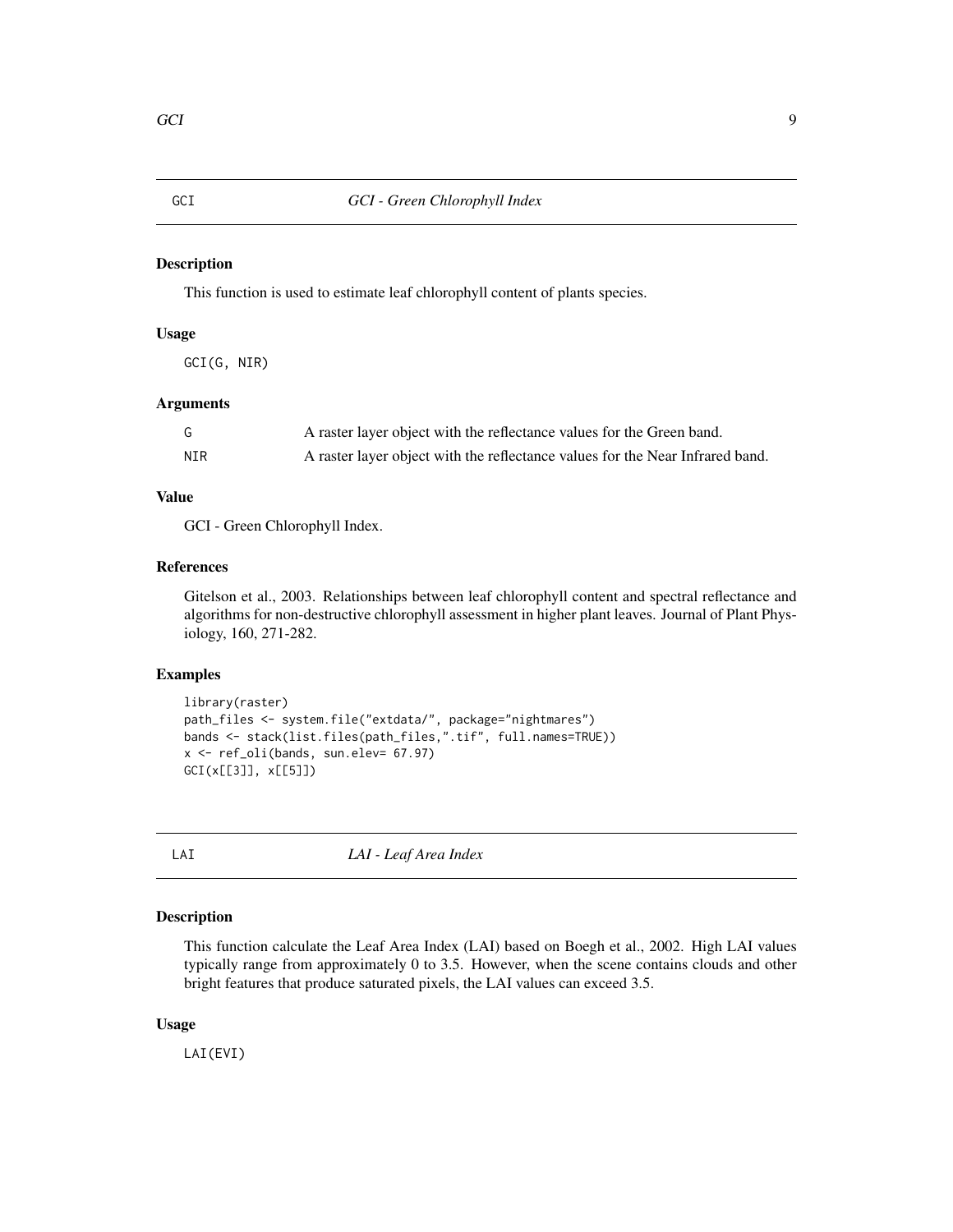#### <span id="page-9-0"></span>Arguments

EVI A raster layer object with the Enhanced Vegetation Index.

# Value

LAI - Leaf Area Index.

#### References

Boegh et al., 2002. Airborne Multi-spectral Data for Quantifying Leaf Area Index, Nitrogen Concentration and Photosynthetic Efficiency in Agriculture. Remote Sensing of Environment, 81(2-3), 179-193.

# Examples

```
library(raster)
path_files <- system.file("extdata/", package="nightmares")
bands <- stack(list.files(path_files,".tif", full.names=TRUE))
x <- ref_oli(bands, sun.elev= 67.97)
evi <- EVI(x[[2]], x[[4]], x[[5]])
LAI(evi)
```
MNDWI *MNDWI - Normalized Difference Water Index*

# Description

MNDWI can enhance open water features while efficiently suppressing and even removing built-up land noise as well as vegetation and soil noise.

# Usage

MNDWI(G, SWIR1)

#### Arguments

| G     | A raster layer object with the reflectance values for the Green band.                  |
|-------|----------------------------------------------------------------------------------------|
| SWIR1 | A raster layer object with the reflectance values for the Short Wave Infrared<br>band. |

#### Value

MNDWI - Normalized Difference Water Index

#### References

Xu, H. 2006. Modification of normalised difference water index (NDWI) to enhance open water features in remotely sensed imagery. International Journal of Remote Sensing, 27(14), 3025-3033.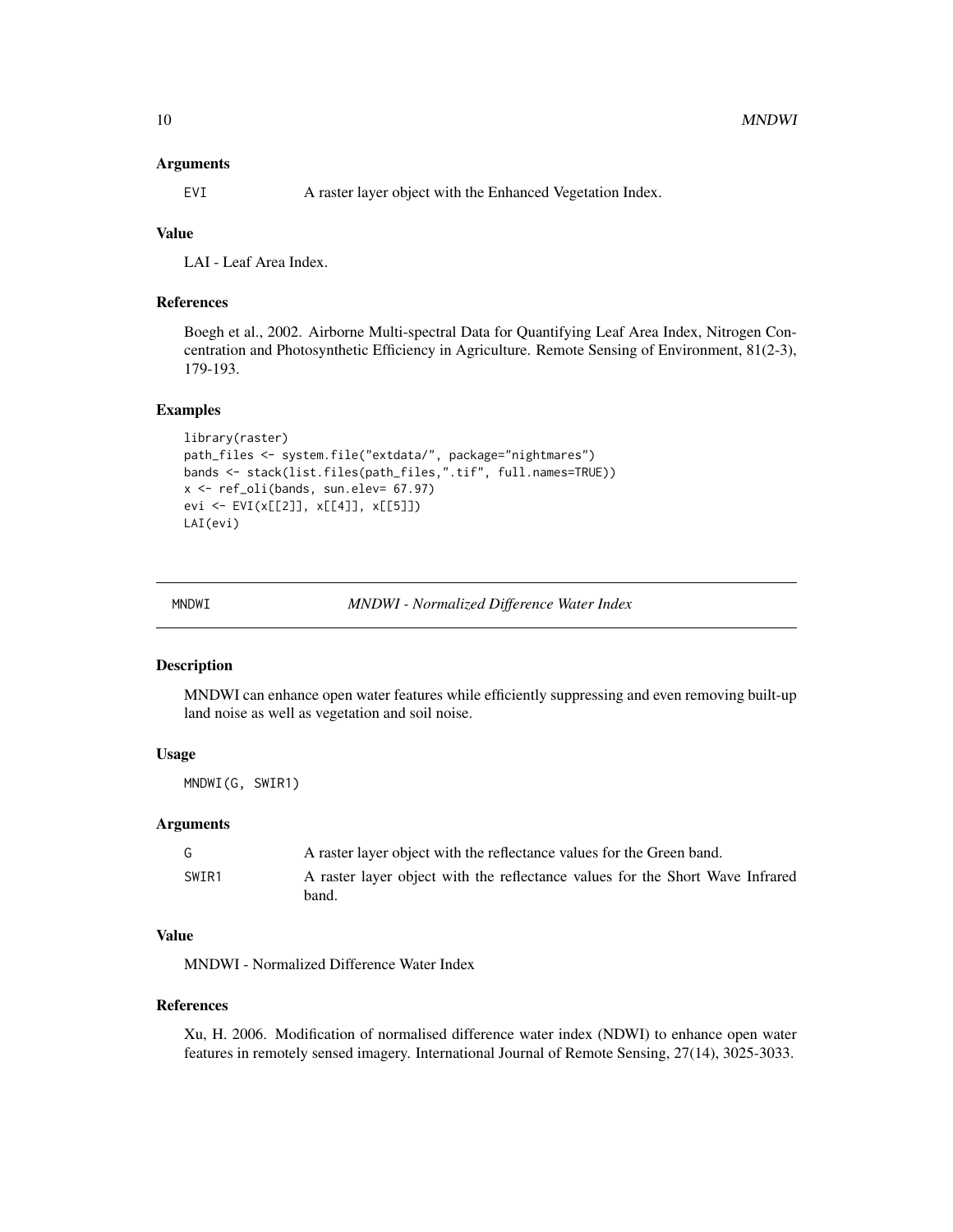#### <span id="page-10-0"></span> $MSAVI$  11

#### Examples

```
library(raster)
path_files <- system.file("extdata/", package="nightmares")
bands <- stack(list.files(path_files,".tif", full.names=TRUE))
x <- ref_oli(bands, sun.elev= 67.97)
MNDWI(x[[3]], x[[6]])
```
MSAVI *MSAVI - Modified Soil Adjusted Vegetation Index*

# Description

MSAVI minimizes the effect of bare soil on the Soil Adjusted Vegetation Index.

# Usage

MSAVI(R, NIR)

#### Arguments

|     | A raster layer object with the reflectance values for the Red band.           |
|-----|-------------------------------------------------------------------------------|
| NIR | A raster layer object with the reflectance values for the Near Infrared band. |

# Value

MSAVI - Modified Soil Adjusted Vegetation Index.

# References

```
https://www.usgs.gov/core-science-systems/nli/landsat/landsat-surface-reflectance-derived-spectral-
https://www.geo.university/pages/spectral-indices-with-multispectral-satellite-data.
```

```
library(raster)
path_files <- system.file("extdata/", package="nightmares")
bands <- stack(list.files(path_files,".tif", full.names=TRUE))
x <- ref_oli(bands, sun.elev= 67.97)
MSAVI(x[[4]], x[[5]])
```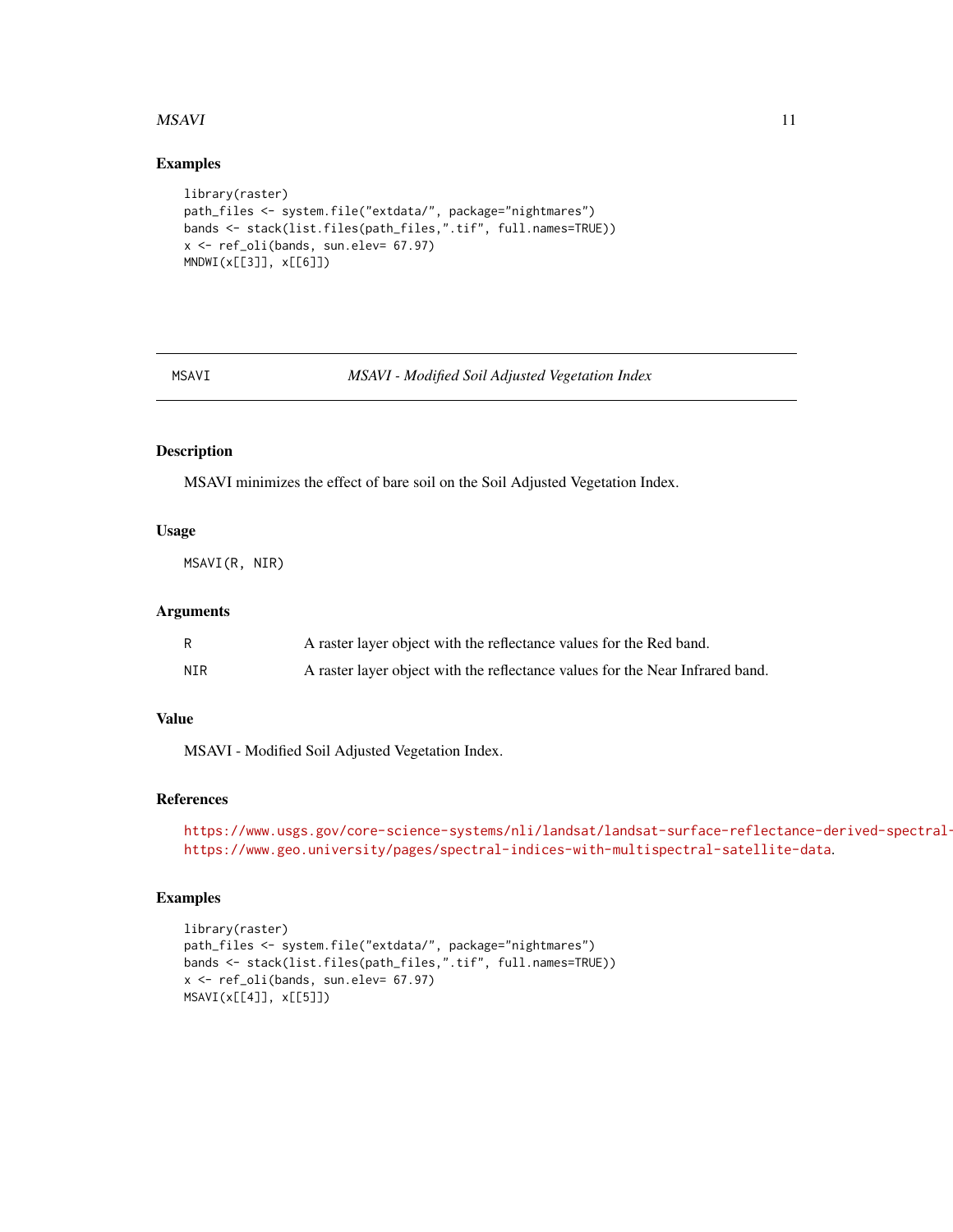<span id="page-11-0"></span>

NBR is used to identify burned areas and provide a measure of burn severity.

# Usage

NBR(NIR, SWIR2)

#### Arguments

| NIR   | A raster layer object with the reflectance values for the Near Infrared band.          |
|-------|----------------------------------------------------------------------------------------|
| SWIR2 | A raster layer object with the reflectance values for the Short Wave Infrared<br>band. |

# Value

NBR - Normalized Burn Ratio.

# References

```
https://www.usgs.gov/core-science-systems/nli/landsat/landsat-surface-reflectance-derived-spectral-
https://www.geo.university/pages/spectral-indices-with-multispectral-satellite-data.
```
# Examples

```
library(raster)
path_files <- system.file("extdata/", package="nightmares")
bands <- stack(list.files(path_files,".tif", full.names=TRUE))
x <- ref_oli(bands, sun.elev= 67.97)
NBR(x[[5]], x[[7]])
```
NBR2 *NBR2 - Normalized Burn Ratio 2*

# Description

NBR2 modifies the Normalized Burn Ratio to highlight water sensitivity in vegetation and may be useful in post-fire recovery studies.

#### Usage

NBR2(SWIR1, SWIR2)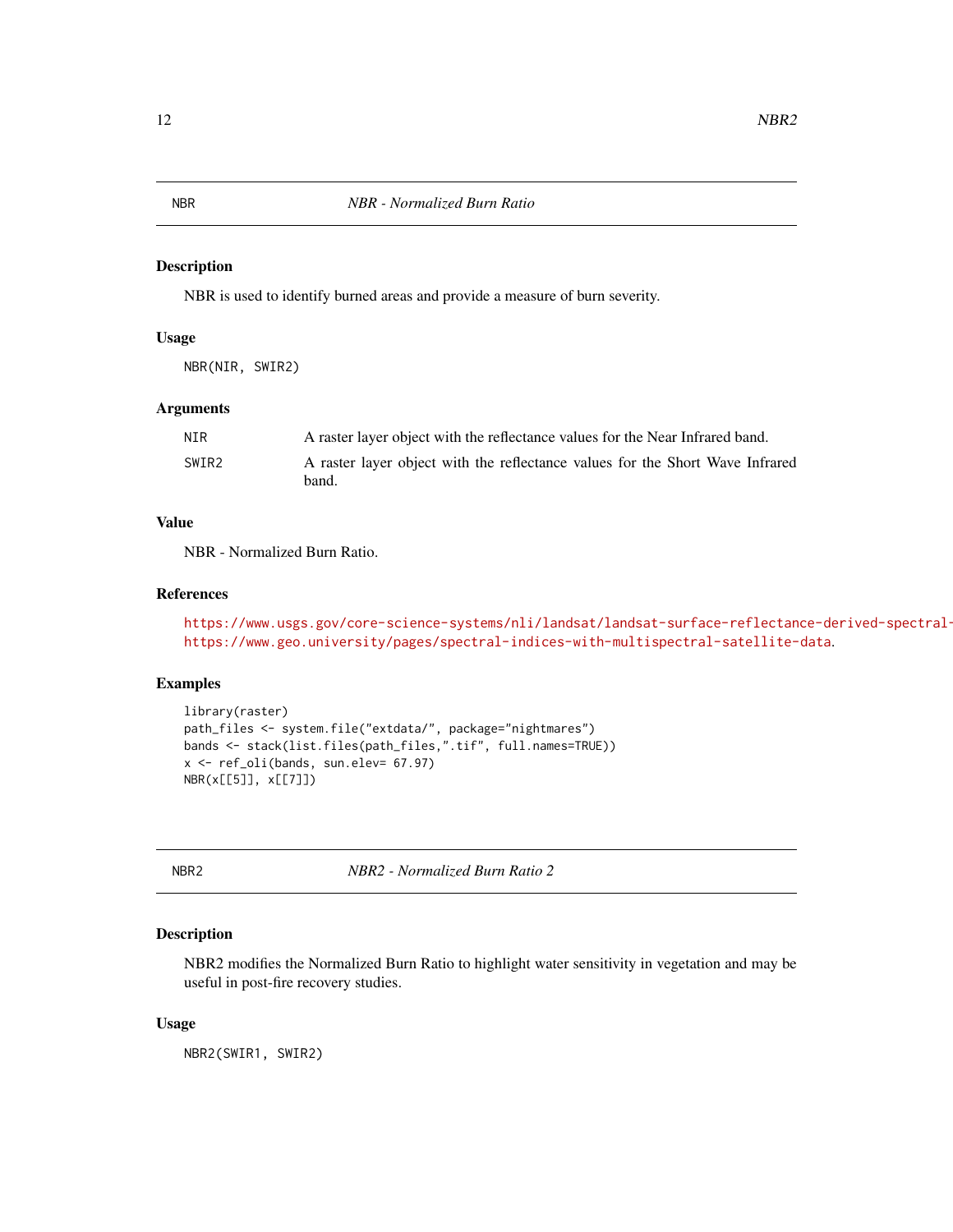#### <span id="page-12-0"></span> $NDMI$  13

# Arguments

| SWIR1 | A raster layer object with the reflectance values for the Short Wave Infrared 1<br>band. |
|-------|------------------------------------------------------------------------------------------|
| SWIR2 | A raster layer object with the reflectance values for the Short Wave Infrared 2<br>band. |

# Value

NBR2 - Normalized Burn Ratio 2.

# References

```
https://www.usgs.gov/core-science-systems/nli/landsat/landsat-surface-reflectance-derived-spectral-
https://www.geo.university/pages/spectral-indices-with-multispectral-satellite-data.
```
# Examples

```
library(raster)
path_files <- system.file("extdata/", package="nightmares")
bands <- stack(list.files(path_files,".tif", full.names=TRUE))
x <- ref_oli(bands, sun.elev= 67.97)
NBR2(x[[6]], x[[7]])
```
NDMI *NDMI - Normalized Difference Moisture Index*

# Description

NDMI is used to determine vegetation water content.

#### Usage

NDMI(NIR, SWIR)

# Arguments

| NIR  | A raster layer object with the reflectance values for the Near Infrared band.          |
|------|----------------------------------------------------------------------------------------|
| SWIR | A raster layer object with the reflectance values for the Short Wave Infrared<br>band. |

#### Value

NDMI - Normalized Difference Moisture Index.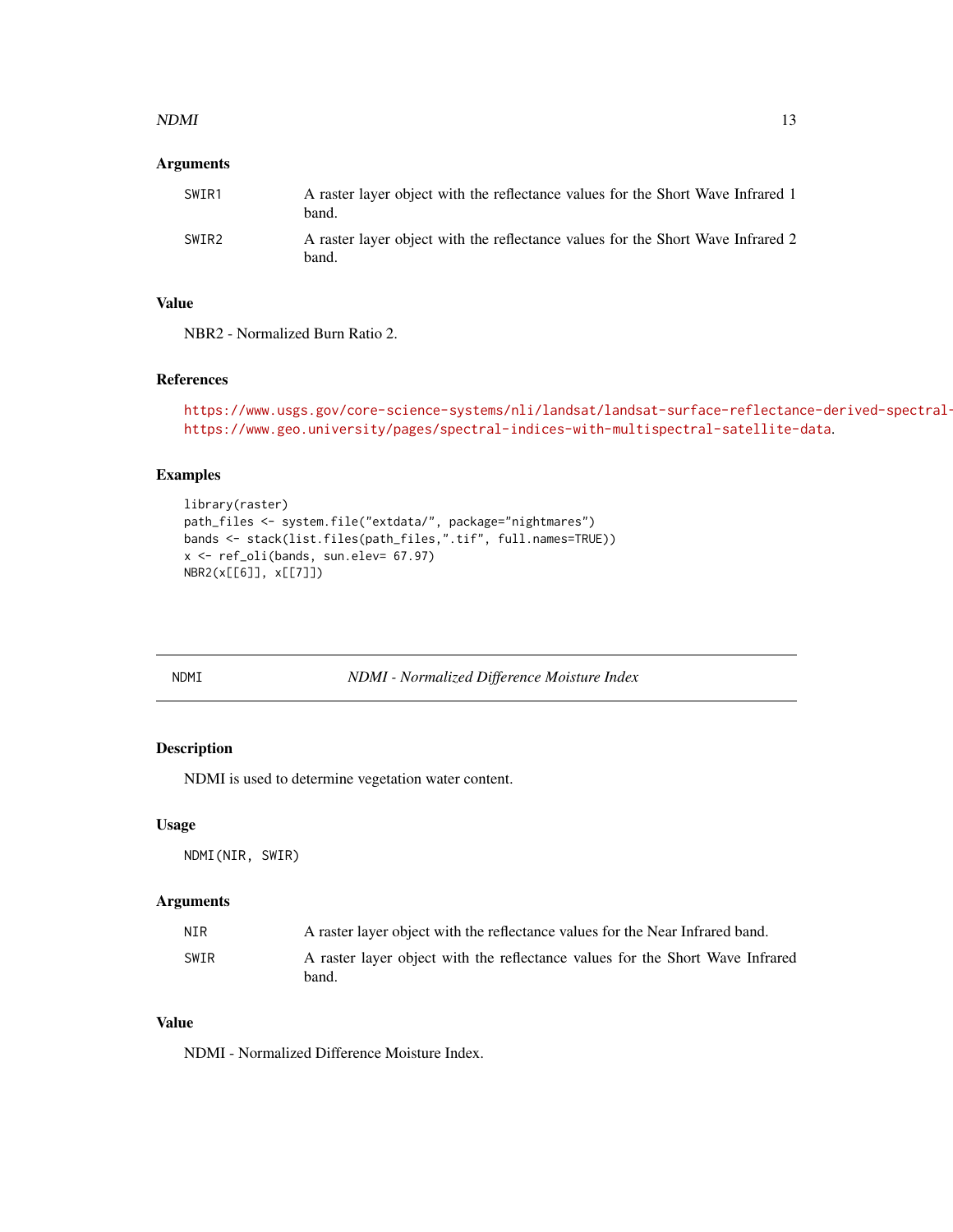#### References

```
https://www.usgs.gov/core-science-systems/nli/landsat/landsat-surface-reflectance-derived-spectral-
https://www.geo.university/pages/spectral-indices-with-multispectral-satellite-data.
```
#### Examples

```
library(raster)
path_files <- system.file("extdata/", package="nightmares")
bands <- stack(list.files(path_files,".tif", full.names=TRUE))
x <- ref_oli(bands, sun.elev= 67.97)
NDMI(x[[5]], x[[6]])
```
NDVI *NDVI - Normalized Difference Vegetation Index*

# Description

NDVI is used to quantify vegetation greenness and is useful in understanding vegetation density and assessing changes in plant health. This function requires the Red and Near Infrared values.

#### Usage

NDVI(R, NIR)

#### Arguments

|     | A raster layer object with the reflectance values for the Red band.           |
|-----|-------------------------------------------------------------------------------|
| NIR | A raster layer object with the reflectance values for the Near Infrared band. |

#### Value

NDVI - Normalized Difference Vegetation Index.

# References

https://www.usgs.gov/core-science-systems/nli/landsat/landsat-surface-reflectance-derived-spectral<https://www.geo.university/pages/spectral-indices-with-multispectral-satellite-data>.

```
library(raster)
path_files <- system.file("extdata/", package="nightmares")
bands <- stack(list.files(path_files,".tif", full.names=TRUE))
x <- ref_oli(bands, sun.elev= 67.97)
NDVI(x[[4]], x[[5]])
```
<span id="page-13-0"></span>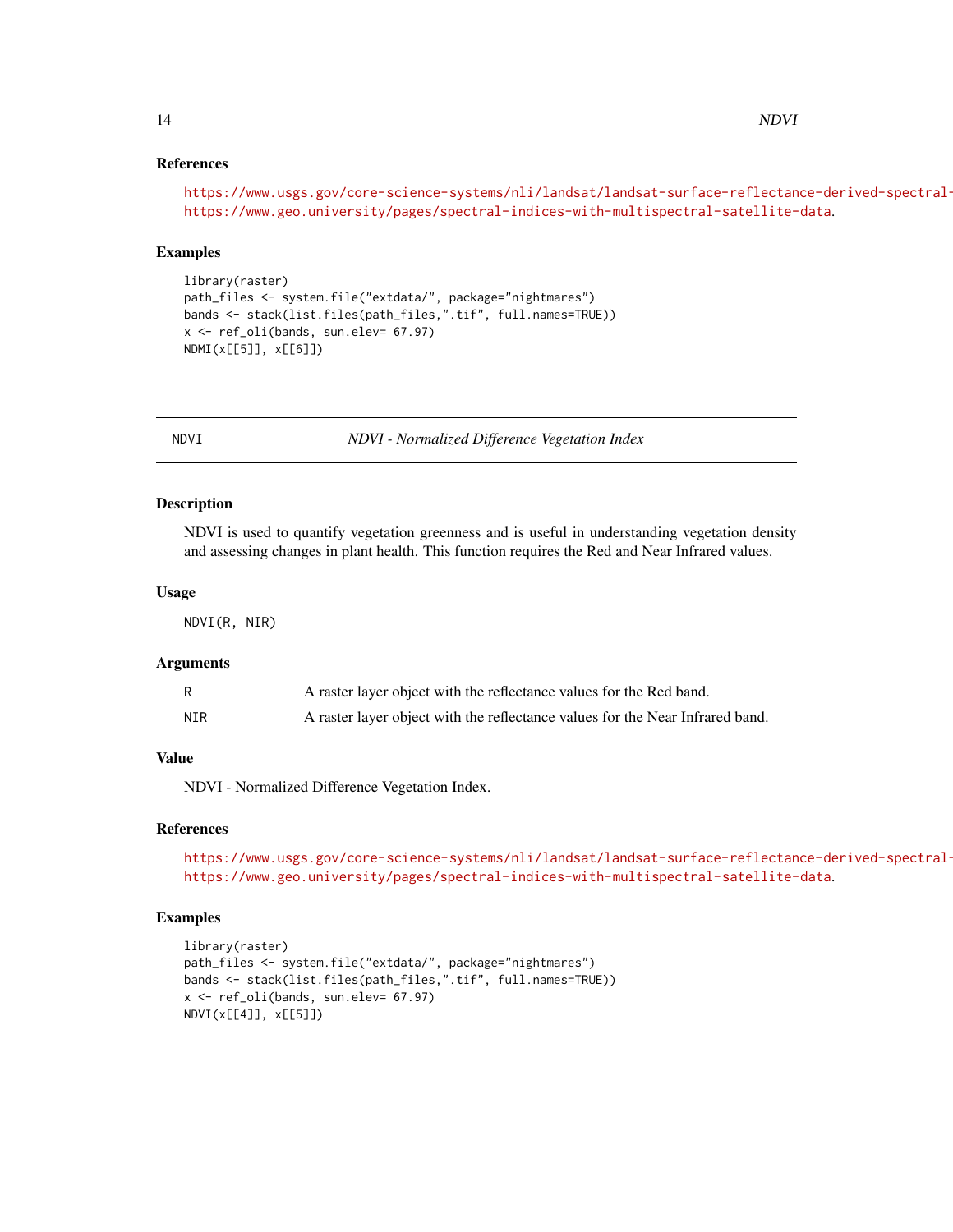This index is designed to maximize reflectance of water by using green wavelengths; minimize the low reflectance of NIR by water features; and take advantage of the high reflectance of NIR by vegetation and soil features. Water features have positive values and thus are enhanced, while vegetation and soil usually have zero or negative values and therefore are suppressed.The NDWI is useful in crop health monitoring, land-water boarding mapping, inland water discrimination from open sea water bodies, among others.

#### Usage

NDWI(G, NIR)

#### **Arguments**

| G   | A raster layer object with the reflectance values for the Green band.         |
|-----|-------------------------------------------------------------------------------|
| NIR | A raster layer object with the reflectance values for the Near Infrared band. |

# Value

NDWI - Normalized Difference Water Index.

# References

McFeeters, SK. 1996. The use of the Normalized Difference Water Index (NDWI) in the delineation of open water features. International Journal of Remote Sensing, 17(7), 1425-1432. [https://www.](https://www.geo.university/pages/spectral-indices-with-multispectral-satellite-data) [geo.university/pages/spectral-indices-with-multispectral-satellite-data](https://www.geo.university/pages/spectral-indices-with-multispectral-satellite-data).

```
library(raster)
path_files <- system.file("extdata/", package="nightmares")
bands <- stack(list.files(path_files,".tif", full.names=TRUE))
x <- ref_oli(bands, sun.elev= 67.97)
NDWI(x[[3]], x[[5]])
```
<span id="page-14-0"></span>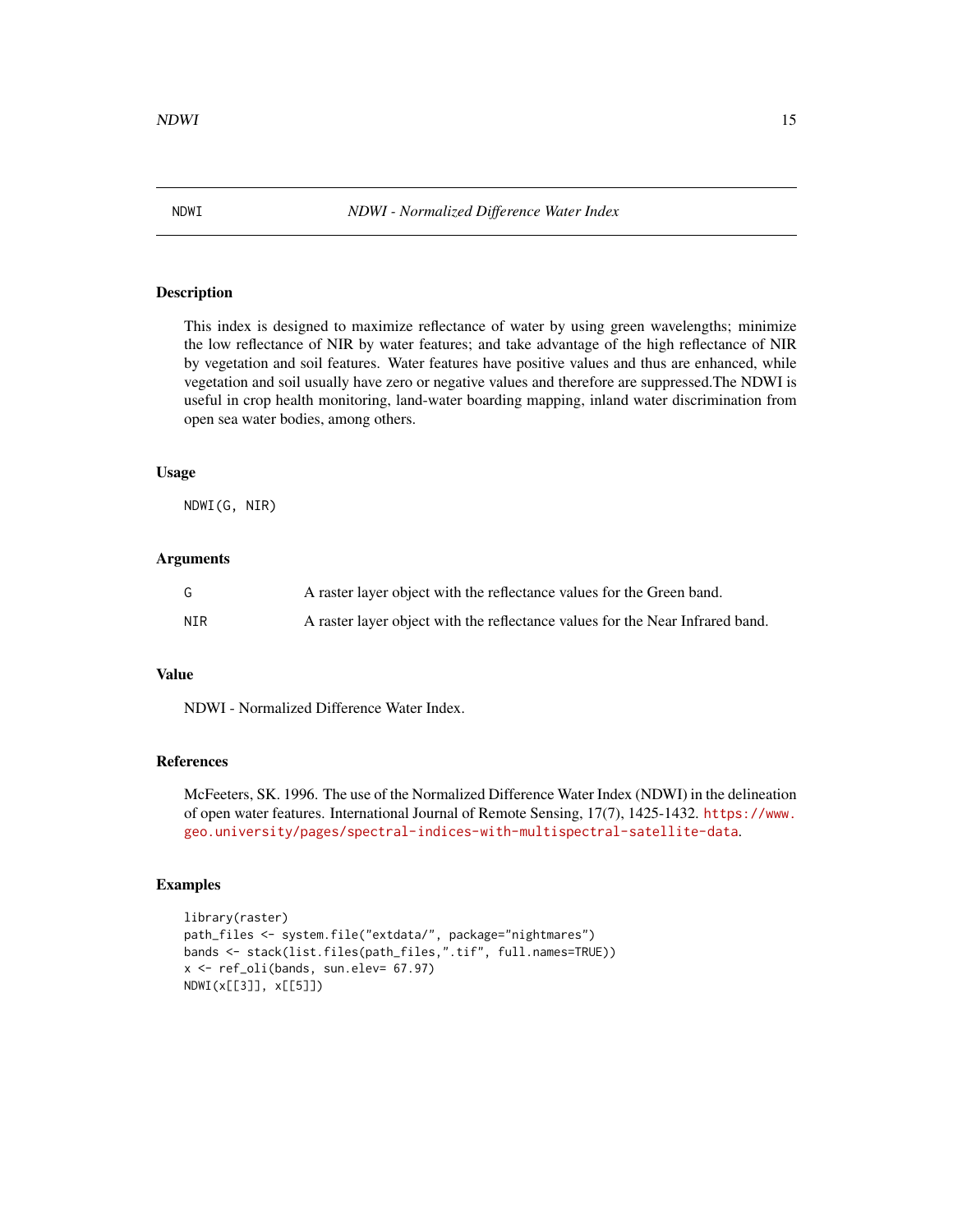<span id="page-15-0"></span>NPCRI is an index that is associated with the chlorophyll content and can find applications in precission agriculture. Using the red and blue spectral bands, NPCRI captures the information needed to quantify chlorophyll and Nitrogen.

# Usage

NPCRI(B, R)

#### Arguments

| B | A raster layer object with the reflectance values for the Blue band. |
|---|----------------------------------------------------------------------|
| R | A raster layer object with the reflectance values for the Red band.  |

# Value

NPCRI - Normalized Pigment Chlorophyll Ratio Index.

#### References

<https://www.geo.university/pages/spectral-indices-with-multispectral-satellite-data>.

# Examples

```
library(raster)
path_files <- system.file("extdata/", package="nightmares")
bands <- stack(list.files(path_files,".tif", full.names=TRUE))
x <- ref_oli(bands, sun.elev= 67.97)
NPCRI(x[[2]], x[[4]])
```
rad\_oli *Radiance Landsat OLI*

# Description

This function Convert Digital Numbers to TOA Radiance using the radiance rescaling factors in the MTL file.

#### Usage

rad\_oli(x)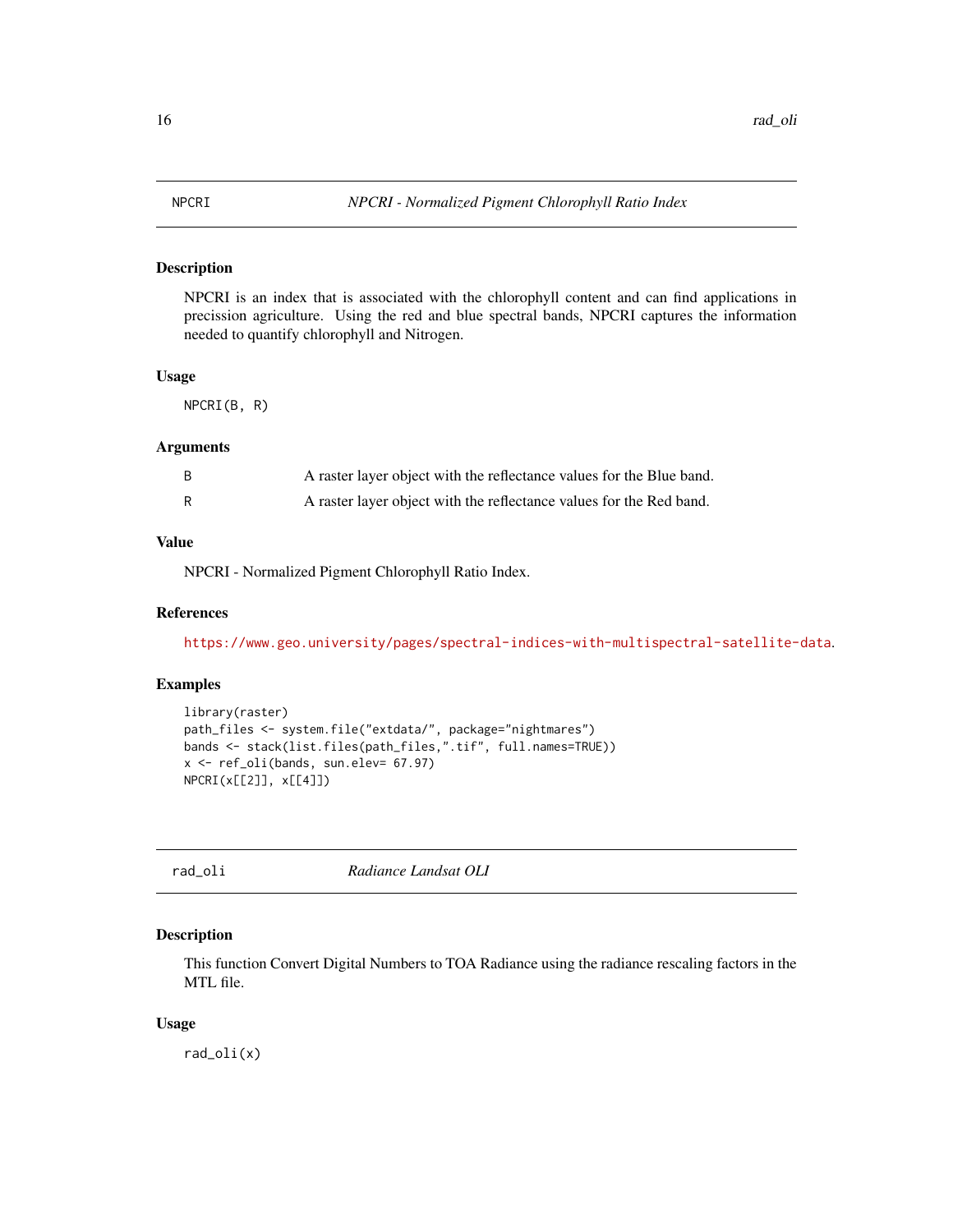#### <span id="page-16-0"></span>ref\_oli 17

#### Arguments

x A raster stack containing the first seven Landsat OLI bands.

# Value

A raster layer object with the Top of atmosphere spectral radiance.

#### References

<https://www.usgs.gov/core-science-systems/nli/landsat/using-usgs-landsat-level-1-data-product>.

#### Examples

```
library(raster)
path_files <- system.file("extdata/", package="nightmares")
x <- stack(list.files(path_files,".tif", full.names=TRUE))
rad_oli(x)
```
ref\_oli *Reflectance Landsat OLI*

# Description

This function convert Digital Numbers to TOA Reflectance using the rescaling coefficients in the MTL file.

# Usage

ref\_oli(x, sun.elev)

# Arguments

| X        | A raster stack containing the first seven Landsat OLI bands. |
|----------|--------------------------------------------------------------|
| sun.elev | Sun elevation angle in degrees.                              |

#### Value

A raster layer object with the Top of atmosphere planetary reflectance.

#### References

<https://www.usgs.gov/core-science-systems/nli/landsat/using-usgs-landsat-level-1-data-product>.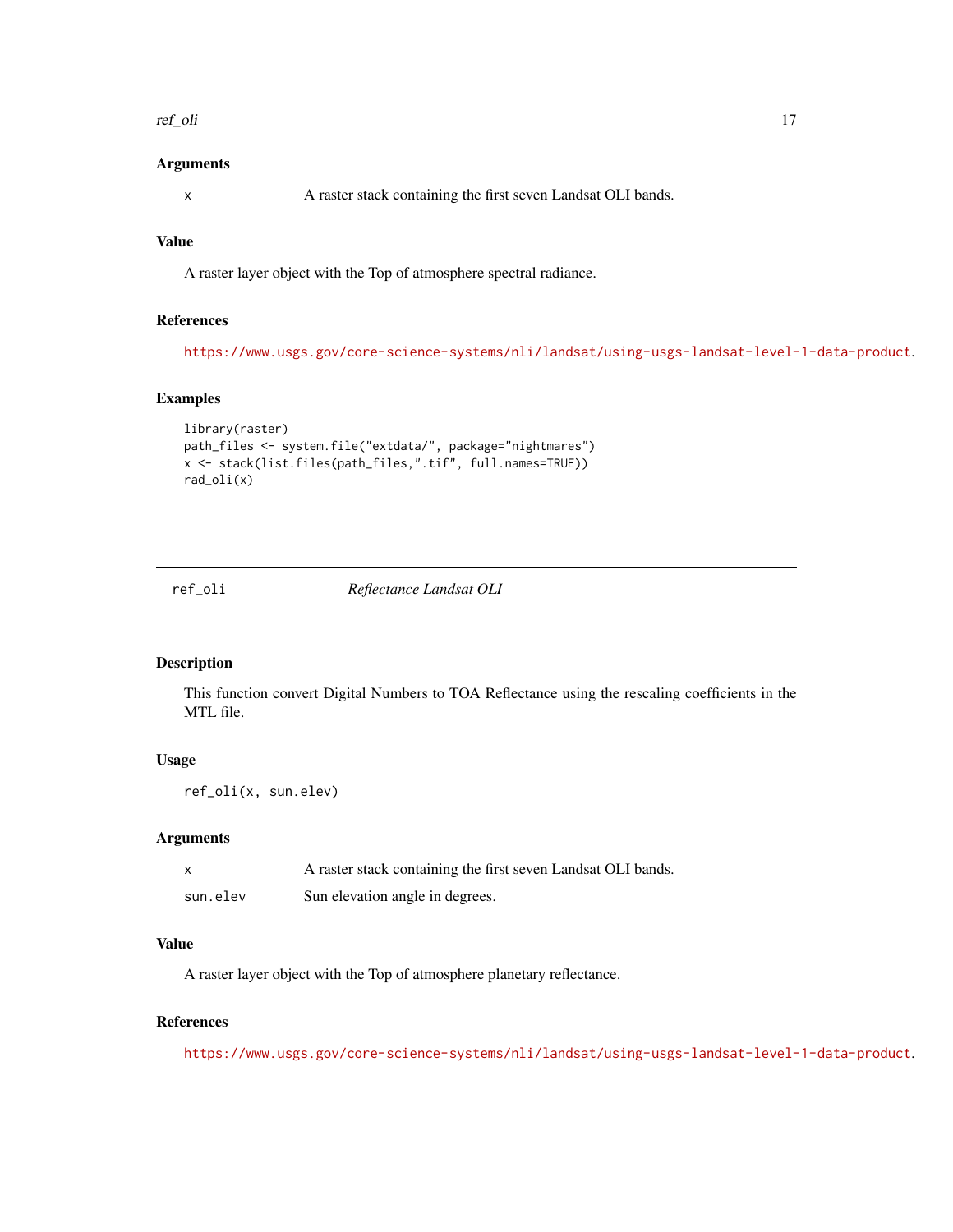#### Examples

```
library(raster)
path_files <- system.file("extdata/", package="nightmares")
x <- stack(list.files(path_files,".tif", full.names=TRUE))
ref_oli(x, 67.97)
ref_oli(x, sun.elev=67.97)
```
#### SAVI *SAVI - Soil Adjusted Vegetation Index*

# Description

SAVI is used to correct the Normalized Difference Vegetation Index for the influence of soil brightness in areas where vegetative cover is low.

#### Usage

SAVI(R, NIR)

#### Arguments

|     | A raster layer object with the reflectance values for the Red band.           |
|-----|-------------------------------------------------------------------------------|
| NIR | A raster layer object with the reflectance values for the Near Infrared band. |

#### Value

SAVI - Soil Adjusted Vegetation Index.

# References

```
https://www.usgs.gov/core-science-systems/nli/landsat/landsat-surface-reflectance-derived-spectral-
https://www.geo.university/pages/spectral-indices-with-multispectral-satellite-data.
```

```
library(raster)
path_files <- system.file("extdata/", package="nightmares")
bands <- stack(list.files(path_files,".tif", full.names=TRUE))
x <- ref_oli(bands, sun.elev= 67.97)
SAVI(x[[4]], x[[5]])
```
<span id="page-17-0"></span>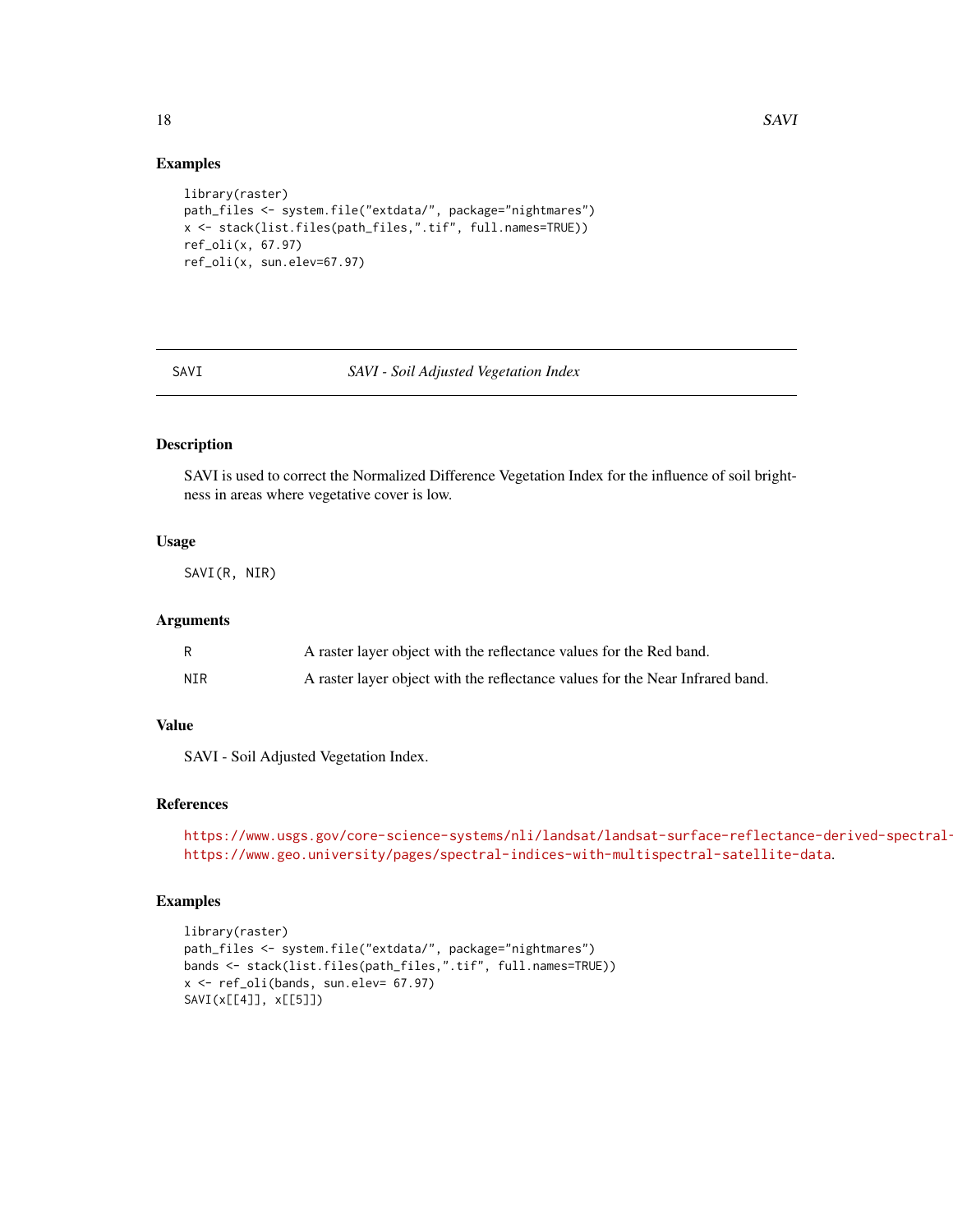<span id="page-18-0"></span>SI has main applications in forestry and crop monitoring. The characteristics of canopy shadow are associated by the total spectral radiance that is reflected from the canopy. Canopy shadow provides essential information about trees and plants arrangement.

### Usage

 $SI(B, G, R)$ 

# Arguments

| B | A raster layer object with the reflectance values for the Blue band.  |
|---|-----------------------------------------------------------------------|
| G | A raster layer object with the reflectance values for the Green band. |
| R | A raster layer object with the reflectance values for the Red band.   |

# Value

SI - Shadow Index

# References

Rikimaru et al., 2002. Tropical forest cover density mapping. Tropical Ecology, 43, 39-47. [https:](https://www.geo.university/pages/spectral-indices-with-multispectral-satellite-data) [//www.geo.university/pages/spectral-indices-with-multispectral-satellite-data](https://www.geo.university/pages/spectral-indices-with-multispectral-satellite-data).

```
library(raster)
path_files <- system.file("extdata/", package="nightmares")
bands <- stack(list.files(path_files,".tif", full.names=TRUE))
x <- ref_oli(bands, sun.elev= 67.97)
SI(x[[2]], x[[3]], x[[4]])
```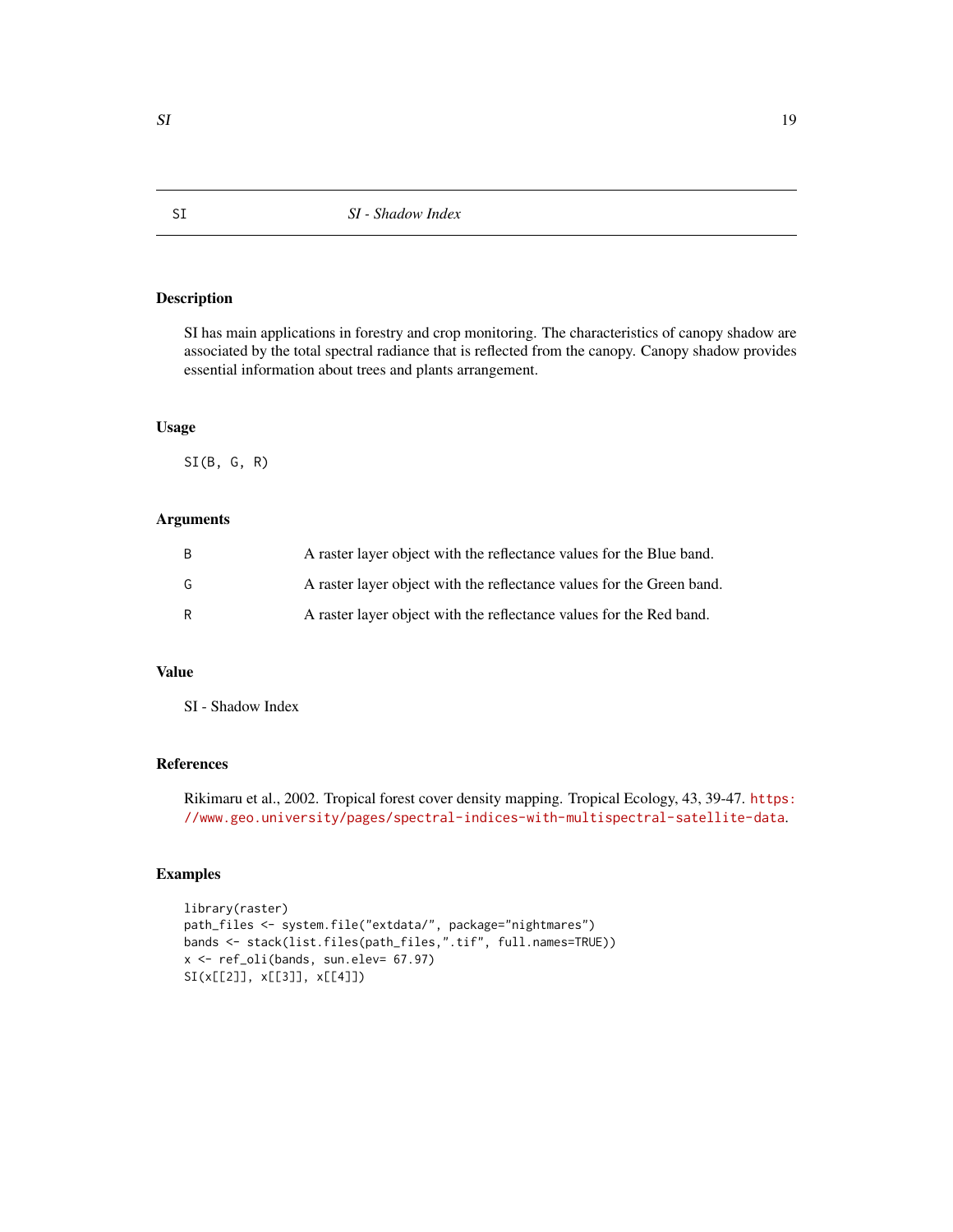<span id="page-19-0"></span>

This function is used to estimate the Solar Radiation in MJ/sq.m/day from air temperature differences by using the Hargreaves radiation formula. Please, see the equation 50 from the FAO Irrigation and drainage paper 56.

#### Usage

solrad(kRs, tmax, tmin, lat, doy)

# Arguments

| kRs  | Adjustment coefficient. Interior locations = $0.16$ , , Coastal locations = $0.19$ . |
|------|--------------------------------------------------------------------------------------|
| tmax | Maximum air temperature in Celsius degrees.                                          |
| tmin | Minimum air temperature in Celsius degrees.                                          |
| lat  | Latitude in decimal degrees.                                                         |
| doy  | Day of the year.                                                                     |

# Value

Solar radiation in MJ/sq.m/day.

# References

Allen et al., 1998. Crop Evapotranspiration. Guidelines for computing crop water requirements. FAO Irrigation and drainage paper 56. <http://www.fao.org/3/X0490E/x0490e00.htm>.

#### Examples

solrad(kRs= 0.19, tmax= 25, tmin= 15, lat= 43.5, doy= 150)

# Description

This function Convert Reclectance values to Brightness, Greenness and Wetness.

#### Usage

tasscap\_oli(x)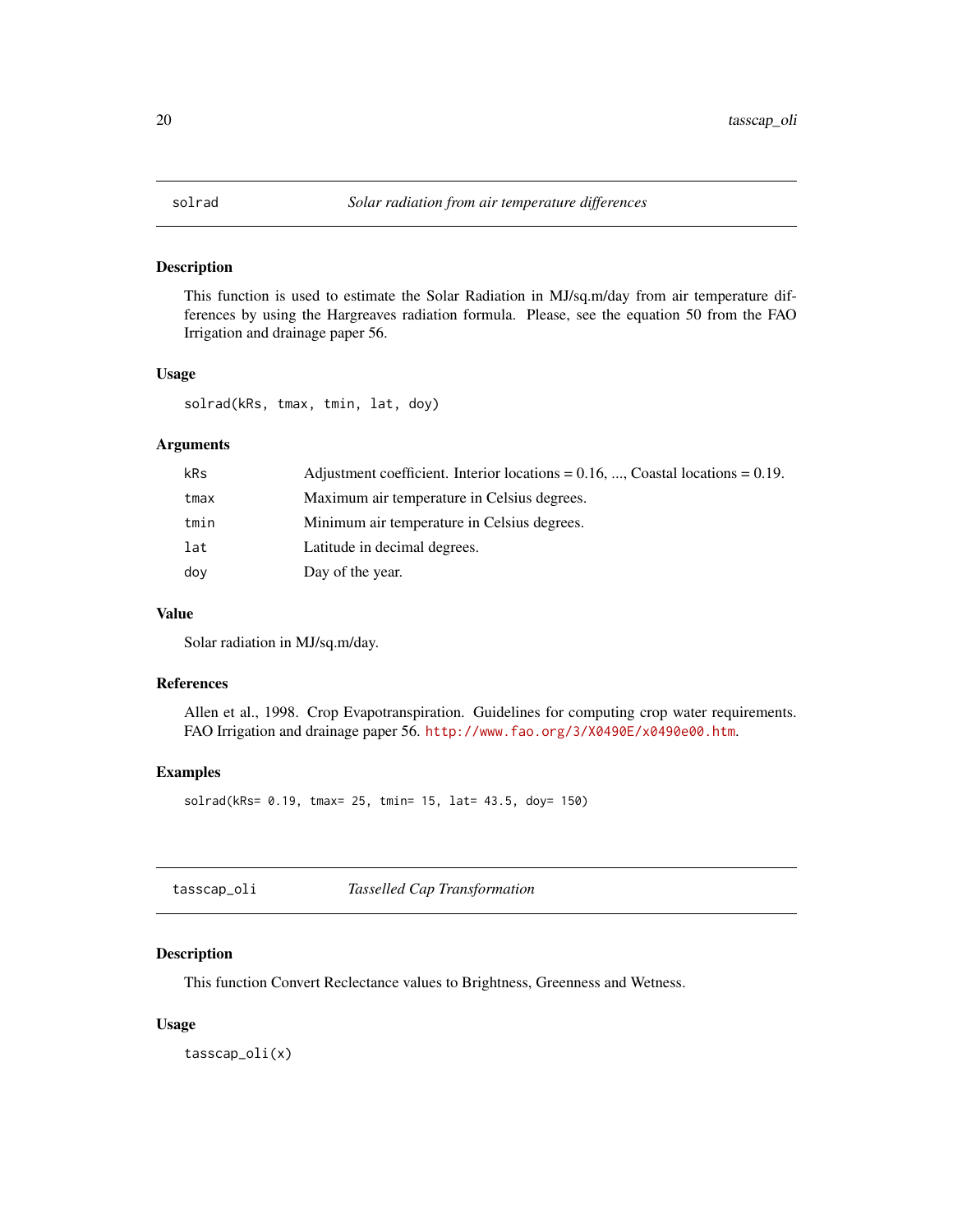#### <span id="page-20-0"></span>thermal\_oli 21

#### Arguments

x A raster stack containing the reflectance values of the first seven Landsat OLI bands.

#### Value

Layer 1 - Brightness. Layer 2 - Greenness. Layer 3 - Wetness.

# References

Baig et al., 2014. Derivation of a tasselled cap transformation based on Landsat 8 at-satellite reflectance. Remote Sensing Letters 5(5), 423-431.

# Examples

```
library(raster)
path_files <- system.file("extdata/", package="nightmares")
x <- stack(list.files(path_files,".tif", full.names=TRUE))
tasscap_oli(x)
```

| thermal_oli | Top of Atmosphere Brightness Temperature |
|-------------|------------------------------------------|
|             |                                          |

#### Description

This function Convert Digital Numbers to Top of Atmosphere Brightness Temperature.

#### Usage

```
thermal_oli(x, band = c(10, 11), units = c(Celsius, Kelvin, Fahrenheit))
```
#### Arguments

| $\mathsf{x}$ | A raster containing the Landsat OLI band 10 or 11.                       |
|--------------|--------------------------------------------------------------------------|
| band         | Specify if your raster is the Landsat OLI band 10 or 11                  |
| units        | specify if your desired units are Celsius, Kelvin, or Fahrenheit degrees |

# Value

A raster layer object with the Top of atmosphere brightness temperature.

# References

<https://www.usgs.gov/core-science-systems/nli/landsat/using-usgs-landsat-level-1-data-product>.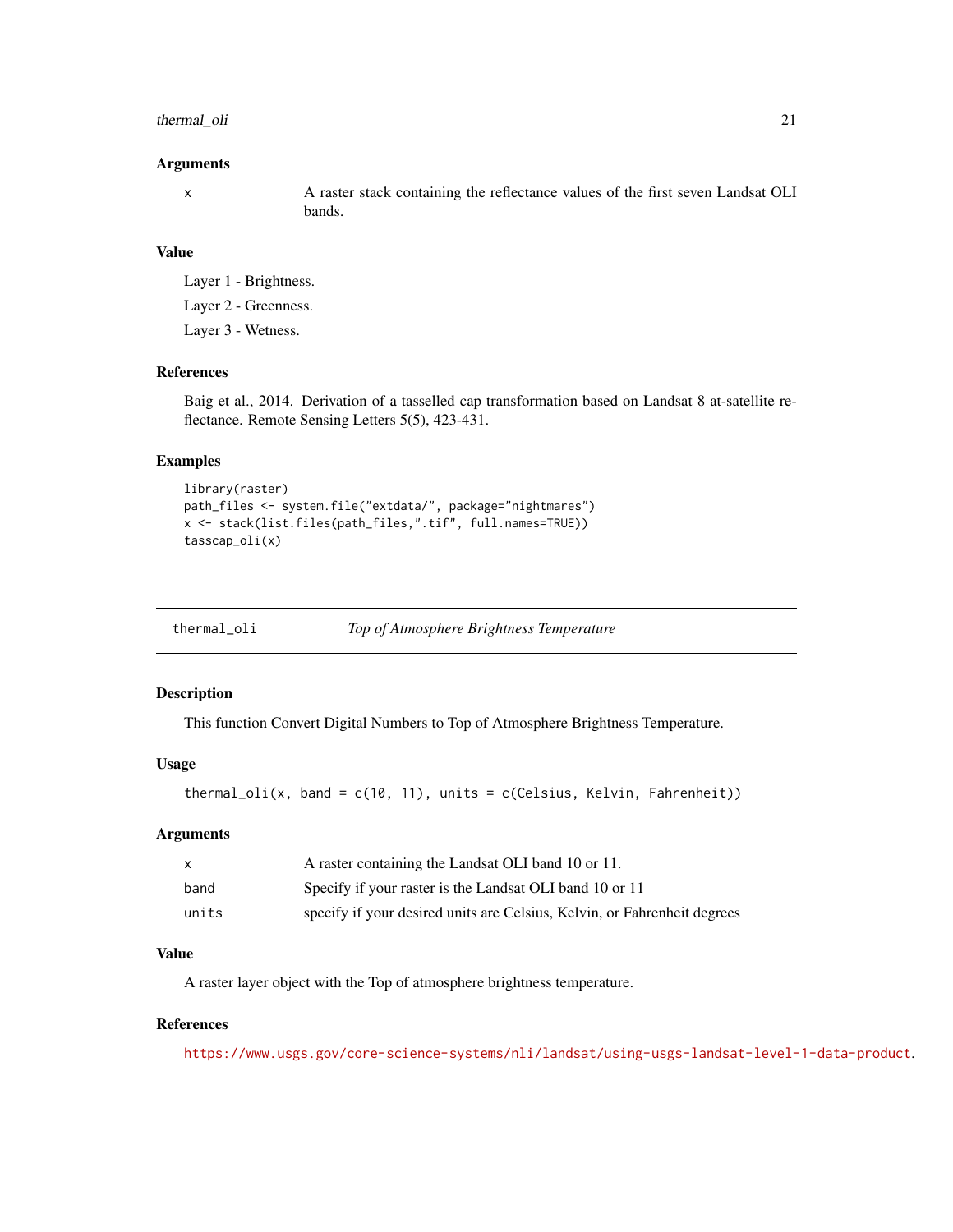```
library(raster)
B10 <- raster(system.file("extdata/3047_20190517_B10.tif", package="nightmares"))
B11 <- raster(system.file("extdata/3047_20190517_B11.tif", package="nightmares"))
thermal_oli(B10, 10, "Celsius")
thermal_oli(B11, 11, "Fahrenheit")
```